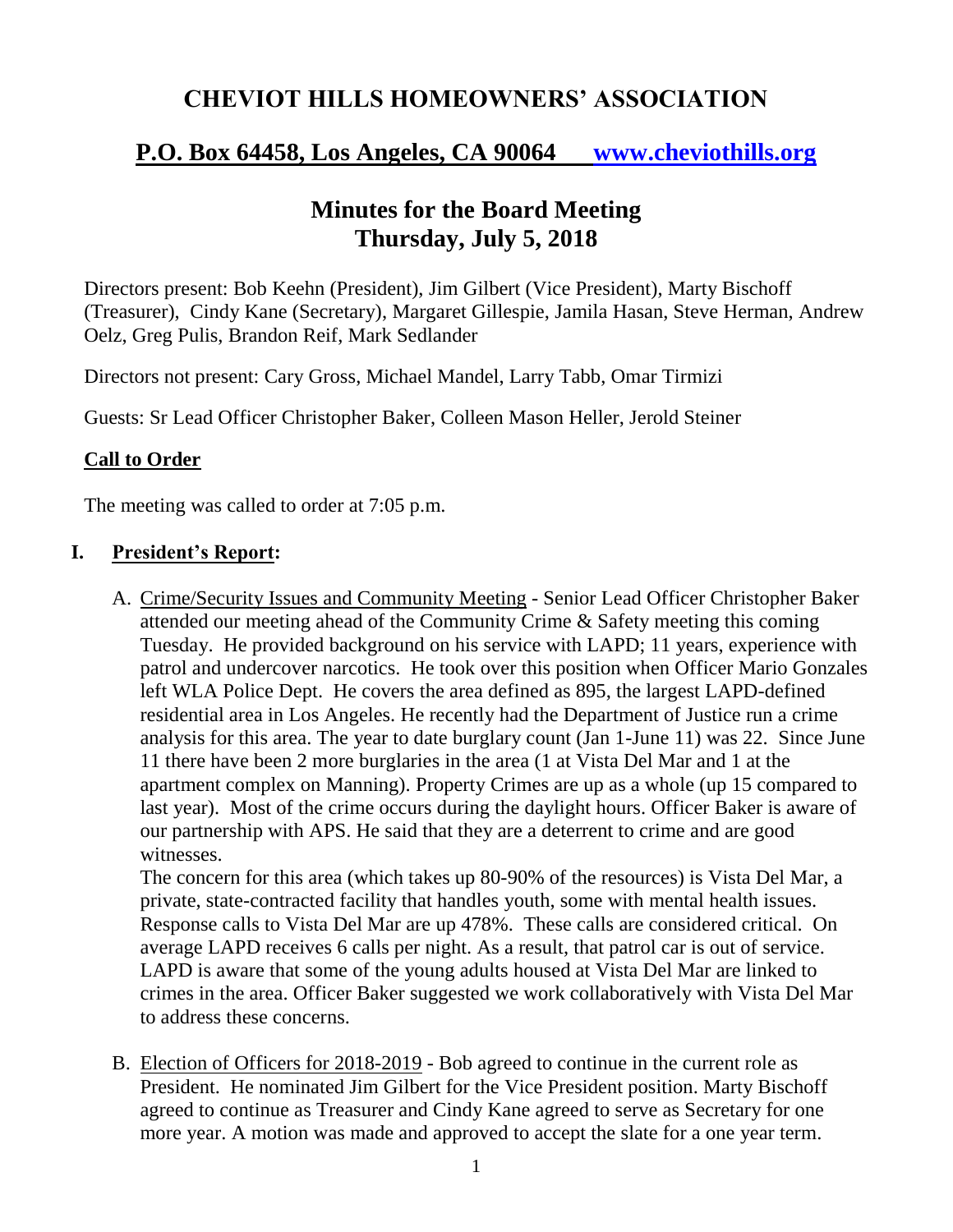- C. Consideration of New Board Member At the general meeting in June Jamila Hasan expressed an interest in running for the last remaining seat however voting had already begun taking place. She provided a brief bio on her professional and community career and her desire to be an active participant on the board. She was unanimously voted into the last seat as a two year term.
- D. Review/Approval of June Minutes The June minutes were reviewed and approved.
- E. Bike Path An open house was held last month by The City's Department of Transportation, Department of Public Works, Bureau of Engineering and representatives from CD5, to provide updates on the design progress for the Expo-Northvale Bicycle Path (Project). The design plans were posted. Residents were asked to vote on one of two types of fencing for the Dunleer to Putney segment. The schematic for the Motor Ave to Dunleer segment included an ingress/egress at Walavista Road. The board made a decision to submit a formal letter to the DOT engineer, Charlie Ho expressing our vote for design option 2, lighting that is sensitive to the neighboring homes, our opposition to an opening at Walavista Ave, and discouraging any pedestrian amenities (benches).
- F. Cheviot Zoning Update Colleen provided an update on the Cheviot Zoning. Pursuant to the Records Act Request, she received the results of the CD5 survey. Of the 285 Council Office surveys returned, 140 were in favor of R1V2 and 132 were in favor of BMO, 13 were not counted (split vote, marked no choice). She provided further results which included online surveys. She expressed her dissatisfaction with the council office in how they handled this community issue.
- G. APS Status/NDA Bob stated that he needs to follow up with Vernon to see what changes are being made to the NDA sent in March. There was discussion regarding the surplus of cash in our account. A motion was carried to hire another  $\frac{1}{2}$  car for 6 months. Bob will follow-up with APS to see if they have the available staffing and to inquire about the costs.
- H. Bylaws Revision A motion was carried to engage Neuland Whitney law firm in a retainer (no more than \$3,000) to review the proposed changes to the bylaws.
- I. Cheviot Hills Park Steve noted that the park has fenced off the fields within the baseball area for reseeding.
- J. Pico Upzoning Margaret provided the update: The huge improvements of the Plan amendment in our area are that Pico Blvd. will be limited 45-50 feet high, with tiered rear set backs if adjacent to R1, instead of 75-plus with no tiered set back. Also, we will have the option of building more commercial/work place density instead of all multifamily housing. The substandard size "garden lots" lining Exposition Blvd will remain R2 (single or duplex housing) instead of being replaced with apartment buildings with no parking requirement